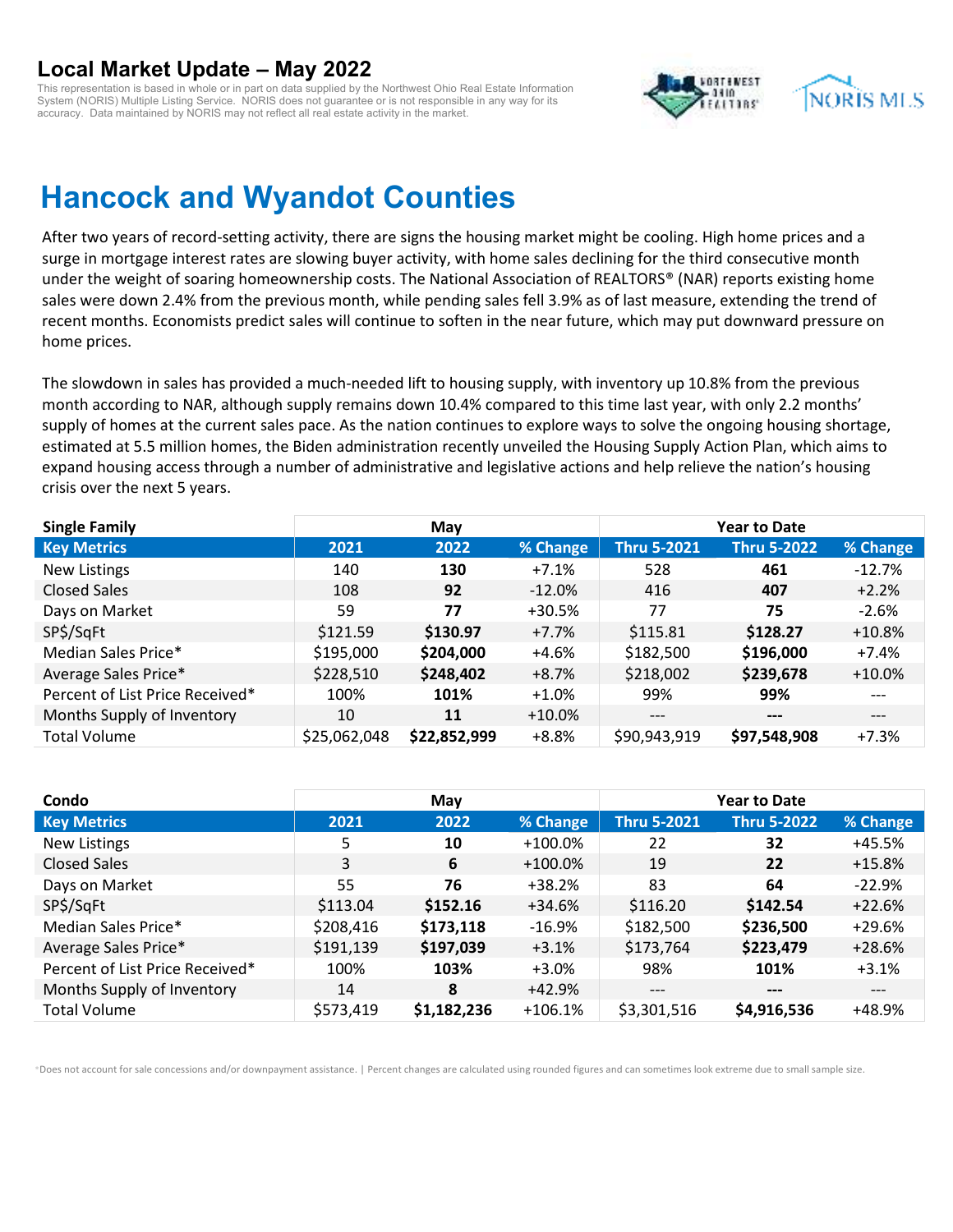This representation is based in whole or in part on data supplied by the Northwest Ohio Real Estate Information System (NORIS) Multiple Listing Service. NORIS does not guarantee or is not responsible in any way for its accuracy. Data maintained by NORIS may not reflect all real estate activity in the market.



# Findlay Areas

#### MLS Areas: 116 NW Findlay, 117 NE Findlay, 118 SE Findlay, 119 SW Findlay

| <b>Single Family</b>            |           | May       |          |                    | <b>Year to Date</b> |          |
|---------------------------------|-----------|-----------|----------|--------------------|---------------------|----------|
| <b>Key Metrics</b>              | 2021      | 2022      | % Change | <b>Thru 5-2021</b> | <b>Thru 5-2022</b>  | % Change |
| New Listings                    | 89        | 84        | - 5.6%   | 369                | 315                 | $-14.6%$ |
| <b>Pending Sales</b>            | 79        | 70        | $-11.4%$ | 311                | 276                 | $-11.3%$ |
| <b>Closed Sales</b>             | 83        | 64        | $-22.9%$ | 304                | 265                 | $-12.8%$ |
| Days on Market Until Sale       | 59        | 49        | $-16.9%$ | 69                 | 65                  | $-5.8\%$ |
| Median Sales Price*             | \$195,000 | \$219,950 | $+12.8%$ | \$183,450          | \$220,000           | $+19.9%$ |
| Average Sales Price*            | \$223,796 | \$263,116 | $+17.6%$ | \$220,688          | \$256,446           | $+16.2%$ |
| Percent of List Price Received* | 100.3%    | 100.4%    | $+0.1%$  | 99.1%              | 99.5%               | $+0.4%$  |
| Inventory of Homes for Sale     | 154       | 120       | $-22.1%$ |                    |                     |          |
| Months Supply of Inventory      | 2.4       | 1.8       | $-25.0%$ |                    |                     |          |

| <b>Condo-Villa</b>              |                | <b>May</b>   |            |                    | <b>Year to Date</b> |          |
|---------------------------------|----------------|--------------|------------|--------------------|---------------------|----------|
| <b>Key Metrics</b>              | 2021           | 2022         | % Change   | <b>Thru 5-2021</b> | <b>Thru 5-2022</b>  | % Change |
| New Listings                    | $\overline{4}$ | 8            | $+100.0\%$ | 25                 | 22                  | $-12.0%$ |
| <b>Pending Sales</b>            | 3              | $\mathbf{2}$ | $-33.3%$   | 17                 | 19                  | $+11.8%$ |
| <b>Closed Sales</b>             | 3              | 3            | $0.0\%$    | 17                 | 19                  | $+11.8%$ |
| Days on Market Until Sale       | 55             | 43           | $-21.8%$   | 89                 | 56                  | $-37.1%$ |
| Median Sales Price*             | \$208,416      | \$155,000    | $-25.6%$   | \$194,900          | \$245,000           | $+25.7%$ |
| Average Sales Price*            | \$191,139      | \$187,333    | $-2.0\%$   | \$178,536          | \$226,121           | $+26.7%$ |
| Percent of List Price Received* | 99.7%          | 98.5%        | $-1.2\%$   | 97.5%              | 99.8%               | $+2.4%$  |
| Inventory of Homes for Sale     | 16             | 10           | $-37.5%$   |                    |                     |          |
| Months Supply of Inventory      | 4.1            | 2.1          | $-48.8%$   |                    |                     |          |

\* Does not account for sale concessions and/or downpayment assistance. | Percent changes are calculated using rounded figures and can sometimes look extreme due to small sample size.



### Median Sales Price - Condo-Villa



A rolling 12-month calculation represents the current month and the 11 months prior in a single data point. If no activity occurred during a month, the line extends to the next available data point.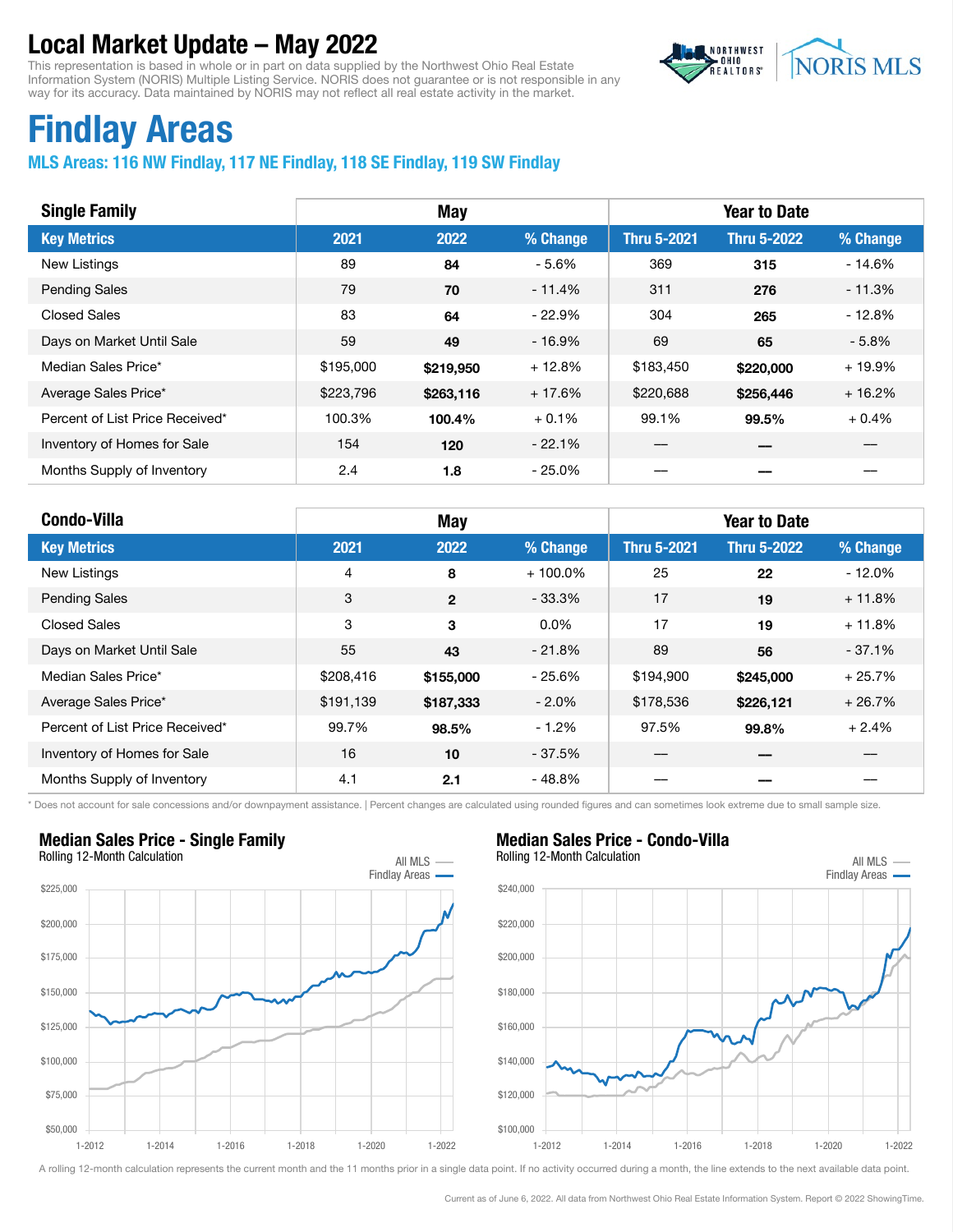This representation is based in whole or in part on data supplied by the Northwest Ohio Real Estate Information System (NORIS) Multiple Listing Service. NORIS does not guarantee or is not responsible in any way for its accuracy. Data maintained by NORIS may not reflect all real estate activity in the market.



## Hancock County

| <b>Single Family</b>            | <b>May</b> |           |           | <b>Year to Date</b> |                    |          |  |
|---------------------------------|------------|-----------|-----------|---------------------|--------------------|----------|--|
| <b>Key Metrics</b>              | 2021       | 2022      | % Change  | <b>Thru 5-2021</b>  | <b>Thru 5-2022</b> | % Change |  |
| <b>New Listings</b>             | 126        | 112       | $-11.1%$  | 485                 | 413                | $-14.8%$ |  |
| <b>Pending Sales</b>            | 95         | 89        | $-6.3\%$  | 389                 | 378                | $-2.8%$  |  |
| <b>Closed Sales</b>             | 101        | 85        | $-15.8%$  | 383                 | 367                | $-4.2%$  |  |
| Days on Market Until Sale       | 58         | 50        | $-13.8%$  | 71                  | 67                 | $-5.6%$  |  |
| Median Sales Price*             | \$198,250  | \$215,000 | $+8.4%$   | \$189,900           | \$204,000          | $+7.4%$  |  |
| Average Sales Price*            | \$231,655  | \$256,745 | $+10.8\%$ | \$222,690           | \$247,033          | $+10.9%$ |  |
| Percent of List Price Received* | 100.1%     | 101.6%    | $+1.5%$   | 98.9%               | 99.6%              | $+0.7%$  |  |
| Inventory of Homes for Sale     | 217        | 161       | $-25.8%$  |                     |                    |          |  |
| Months Supply of Inventory      | 2.6        | 1.8       | $-30.8%$  |                     |                    |          |  |

| <b>Condo-Villa</b>              |           | <b>May</b>   |           |                    | <b>Year to Date</b> |          |
|---------------------------------|-----------|--------------|-----------|--------------------|---------------------|----------|
| <b>Key Metrics</b>              | 2021      | 2022         | % Change  | <b>Thru 5-2021</b> | <b>Thru 5-2022</b>  | % Change |
| New Listings                    | 5         | 8            | $+60.0\%$ | 30                 | 25                  | $-16.7%$ |
| <b>Pending Sales</b>            | 3         | $\mathbf{2}$ | $-33.3\%$ | 19                 | 21                  | $+10.5%$ |
| <b>Closed Sales</b>             | 3         | 5            | $+66.7%$  | 19                 | 21                  | $+10.5%$ |
| Days on Market Until Sale       | 55        | 51           | - 7.3%    | 83                 | 57                  | $-31.3%$ |
| Median Sales Price*             | \$208,416 | \$155,000    | $-25.6%$  | \$182,500          | \$245,000           | $+34.2%$ |
| Average Sales Price*            | \$191,139 | \$198,200    | $+3.7%$   | \$173,764          | \$225,014           | $+29.5%$ |
| Percent of List Price Received* | 99.7%     | 101.0%       | $+1.3%$   | 97.7%              | 100.3%              | $+2.7%$  |
| Inventory of Homes for Sale     | 19        | 11           | $-42.1%$  |                    |                     |          |
| Months Supply of Inventory      | 4.1       | 2.0          | - 51.2%   |                    |                     |          |

\* Does not account for sale concessions and/or downpayment assistance. | Percent changes are calculated using rounded figures and can sometimes look extreme due to small sample size.



#### Median Sales Price - Single Family





A rolling 12-month calculation represents the current month and the 11 months prior in a single data point. If no activity occurred during a month, the line extends to the next available data point.